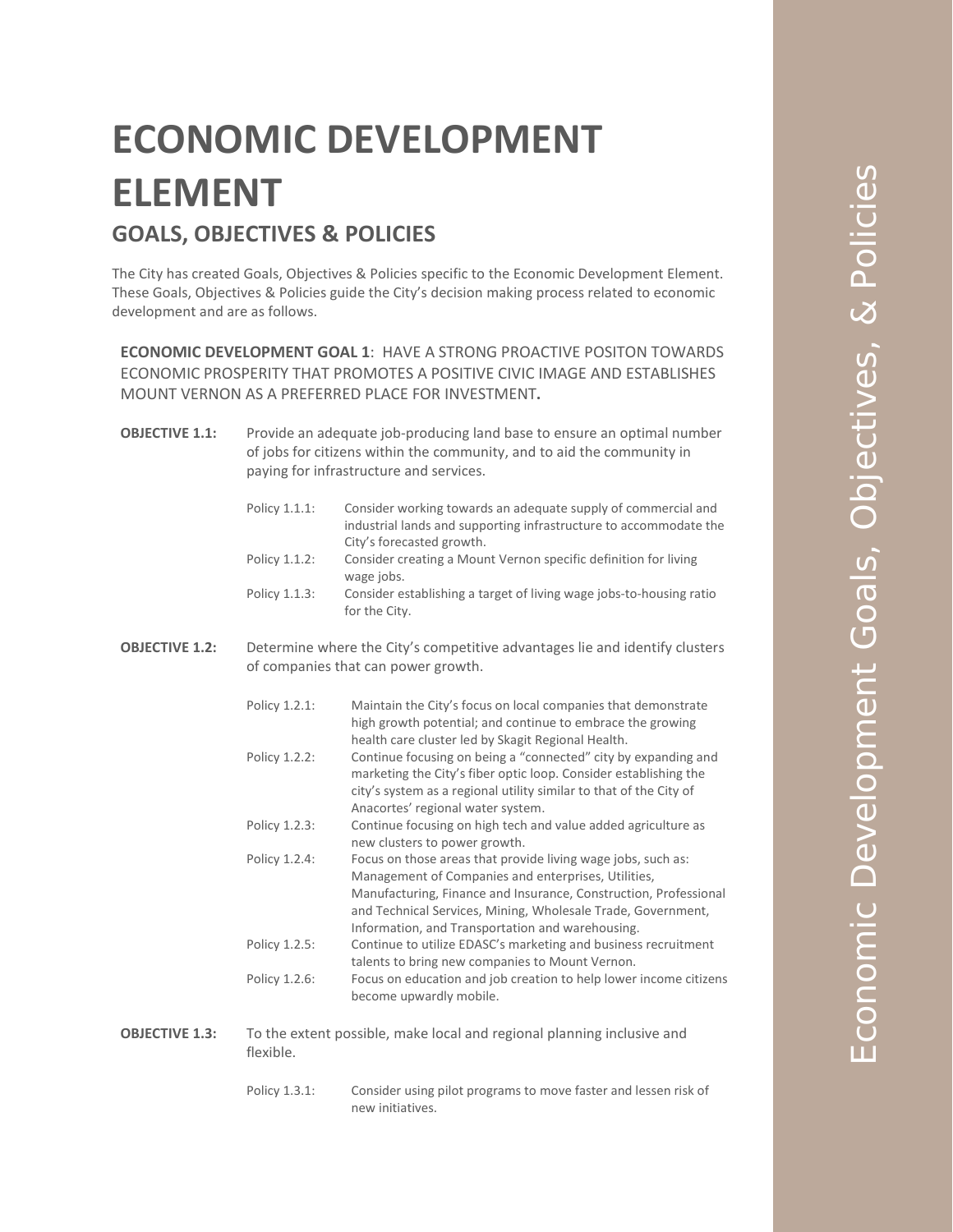| Policy 1.3.2: | Regularly solicit input from local businesses through |
|---------------|-------------------------------------------------------|
|               | conversations with industry leaders.                  |

- Policy 1.3.3: Continue to provide predictable, current, clear and concise regulations and permitting processes.
- Policy 1.3.4: Consider measuring the business pulse through an annual business attitudes survey.

```
Policy 1.3.5: Consider establish a dashboard of economic metrics to measure 
     progress and benchmark against other cities in the region. 
     Metrics should include:
```
- Personal and household income
- Income growth vs. Home price growth
- Homes v. Jobs ratio
- People v. jobs ratio
- Median Home Prices
- Unemployment rate
- Public Safety measures
	- o Police Calls for Service per 1000
	- o Violent Crime per 1000 people
	- Educational Attainment
- Retails sales tax revenue
- Retail sales tax revenue per capita
- Value of retail and commercial construction built each year

## Policy 1.3.6: When possible, seek out opportunities to collaborate and regionally plan with entities such as:

- Skagit County
- Skagit Public Utility District #1( Water Utility)
- Skagit Regional Health
- **EDASC**
- Skagit Valley College
- Mount Vernon and Sedro Woolley School Districts
- Puget Sound Energy( Electric utility)
- WSDOT
- Development Community
- Engineering Community ( Engineering Standards)
- Citizen Focus Groups and Advisory Committees
- **OBJECTIVE 1.4:** Ensure robust infrastructure and utilities exist to foster economic growth and prosperity.
	- Policy 1.4.1: When feasible give priority to transportation system planning and improvements that ensure the efficient transport of goods and convenient access for workers of customers to and from places of business.
	- Policy 1.4.2: Focus efforts on improvement of parking in the downtown as well as continue efforts to alleviate congestion on College Way.